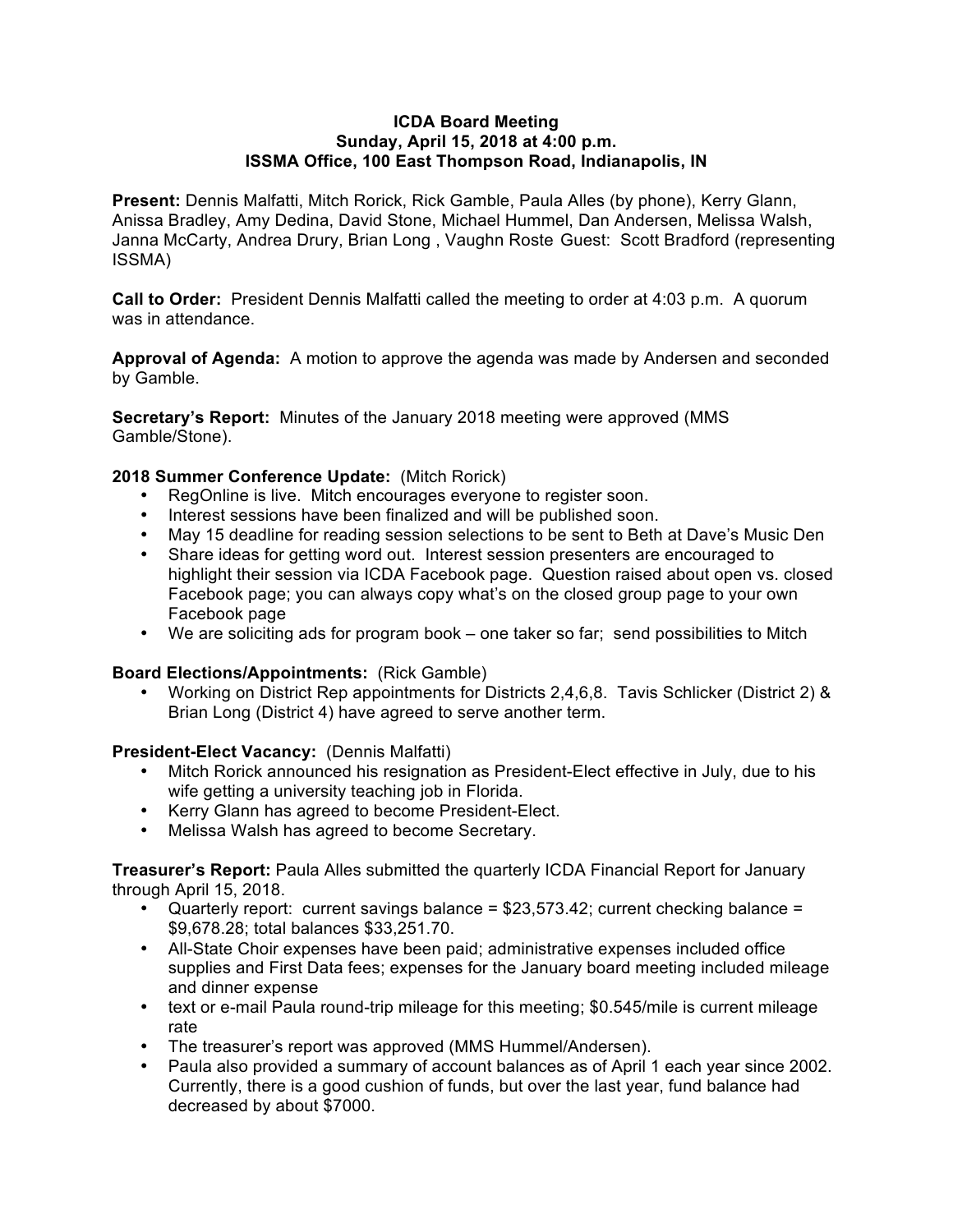# **All-State Choir Report:** (Anissa Bradley)

• Budget currently showing a deficit, which should not have happened. It was discovered that one Area's checks (8a) have not been received or recorded. A total of 19 students' worth of participation fees are missing. Discussion followed about the problem of area chairs not responding to requests for information, not submitting payments on-time, and about the schedule for submitting payments altogether. Anissa offered to hold an area chair meeting/roundtable at the summer conference. The final deadline for payment is mid-November; financial aid deadline is in mid-October. Therefore, the consensus is to tighten up timeframe for receiving checks to the span of the intervening month.

# **All-State Jazz Choir Report:** (Brenda Buchanan via Malfatti)

- Brenda sent a budget, which was shared
- Audition judging stipend changed to hourly (\$25/hr) rather than per-audition rate
- Comments: Andersen want to make sure we're not putting a cap on payment that affects quality of judging; any consideration of 2 groups as number of applicants have gone up? Mafatti suggests a broader conversation about all-state jazz at next meeting.

## **Notations Report:** (Amy Hughley via Malfatti)

- Notations has gone to print
- Encourage articles from membership of topics of interest
- Bill Niederer has volunteered to take over editing as of July 1

## **Membership Report:** (Vaughn Roste)

- Pointed out acdasingup.org website for encouraging new members
- Real-time membership data available in a dashboard that President and Membership Coordinator can access to, in case anyone wants to check on membership in their area

## **IMEA Liaison Report:** (Michael Hummel)

- IMEA conference will be in Ft. Wayne for 3 more years
- Performances at conference will feature 2 ensembles back to back
- Thursday a regular day of conference now
- High School Circle the State with Song is being launched, apparently in the fall
- All-State Show Choir deadlines keep being extended

#### **Old Business:**

• Middle School/Junior High All-State Choir exploratory committee update – (Gamble): Josh Hren, who is chairing this ad hoc committee, will arrange a meeting with Lane Velayo to discuss concerns; hope is to have a report/recommendations by June board meeting. Malfatti recommends including Dan Andersen, David Stone, and Michael Hummel be part of discussion with IMEA.

## **New Business:**

- ICDA Website (Malfatti): our website provider went bankrupt; Debbie Kellogg (webmaster) has gotten us on same provider as Central Region and has built new site; board should check it out and provide feedback
- ACDA IRS Group Exemption (Malfatti/Alles): we are a chapter state of ACDA, which has allowed us to take advantage of group liability insurance and IRS filings; now ACDA is cutting chapter states loose for certain financial matters; Paula & Dennis had conference call with national leadership, who "noted" our concerns. 1099 forms & 990EZ filing will have to come from the state, but Paula is not too worried unless we get